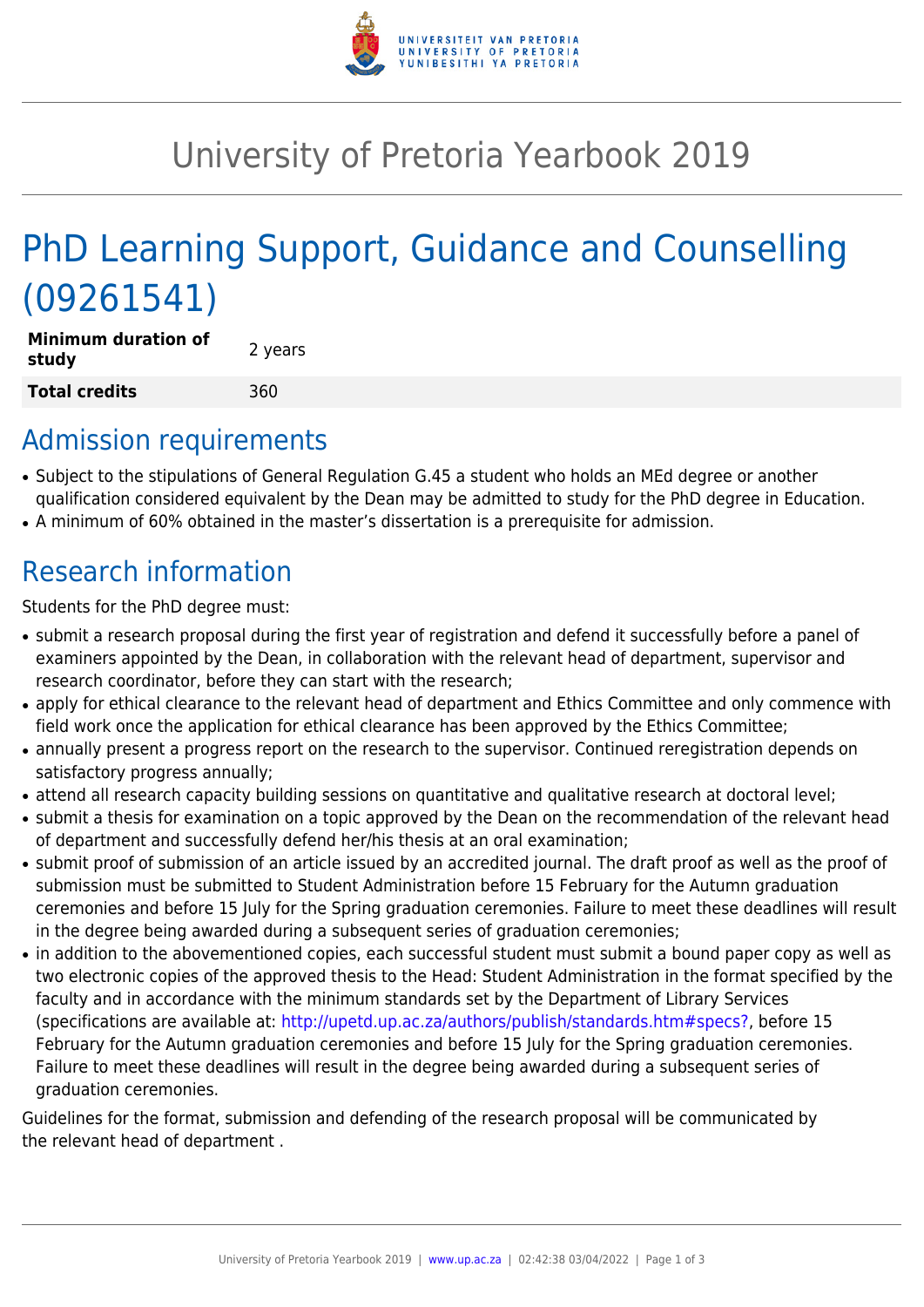

### Curriculum: Year 1

**Minimum credits: 360**

#### **Core modules**

[Thesis: Learner support, guidance and counselling 990](https://www.up.ac.za/faculty-of-education/yearbooks/2019/modules/view/LVB 990) (LVB 990) - Credits: 360.00